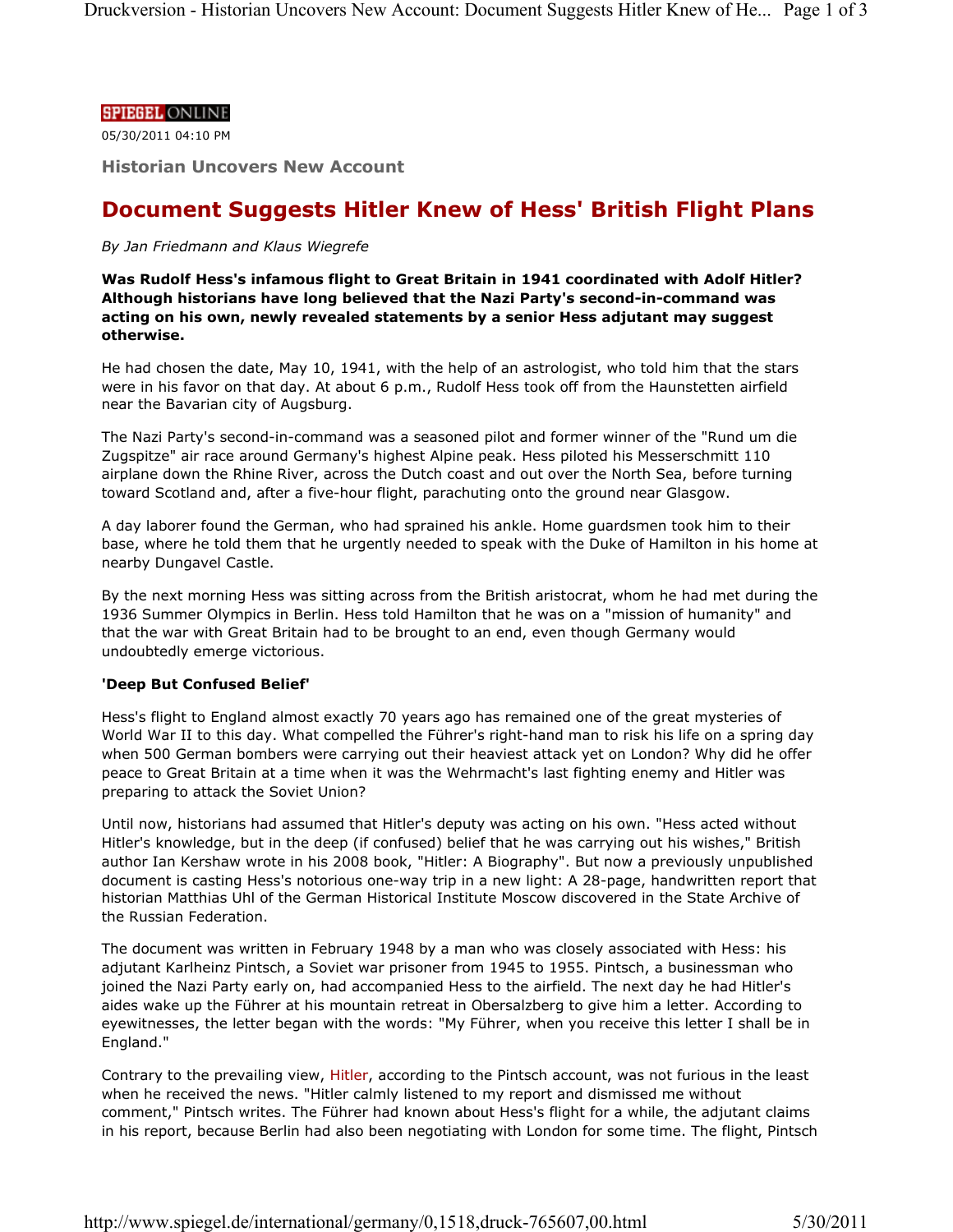writes, occurred "by prior arrangement with the English." Hess's mission, he adds, was to "use all means at his disposal to achieve, if not a German military alliance with England against Russia, at least the neutralization of England."

Does a portion of the history of World War II have to be rewritten? Was the maneuver in fact an act of official diplomacy?

# **Hitler's Most Loyal Servant**

In any case, the new document lends new weight to those who never believed that Hess was acting on his own. For example, Hitler's valet Heinz Linge said after the war: "I didn't dare ask him whether he knew about Hess's flight to England, but his behavior told me that not only did he know about it in advance, but that he probably even sent Hess to England." Both Ernst Wilhelm Bohle, the head of the Nazi Party's foreign organization, and Hermann Göring's adjutant Karl Heinrich Bodenschatz, who were staying at the Obersalzberg house at the time when Hitler received the news about Hess's flight, gave similar accounts of the incident.

One thing is clear: No one else in his entourage was as loyal to Hitler as Hess. Hess had marched, with his pistol drawn, at the head of the group staging the infamous coup in 1923 and had later helped edit the manuscript of Hitler's "Mein Kampf" at Landsberg Prison, where both men were held after the failed putsch attempt. It was Hess who organized the Nazi storm troopers, the SA, in the party's early years and helped establish the pseudo-religious cult of the Führer. It was also Hess who, through intermediaries, had maintained contact with pro-German circles in Britain.

But his air mission was a failure from the start. When he heard about the unexpected visitor from Germany, then-British Prime Minister Winston Churchill, who at the time was giving a dinner party at his weekend house near Oxford, was not even willing to postpone a planned film screening, saying: "Well, Hess or no Hess, I'm going to see the Marx Brothers." Why make peace with an aggressor who was determined to subjugate Europe? Hess was taken into custody.

## **"An Unprecedented Breach of Trust"**

Three days after the flight Martin Bormann, the head of the Party Chancellery, read Hess's farewell letter to a group of assembled senior Nazi leaders. Then Hitler appealed to the loyalty of his fellow combatants and said that Hess had committed an "unprecedented breach of trust." Reich Propaganda Minister Joseph Goebbels berated Hess as a "fool" and as someone who was "mentally disturbed." In a communiqué, the government stated that Hess had become a "victim of delusions." But even contemporaries questioned the official version, which held that Hitler's deputy had suddenly gone mad.

Pintsch, who had witnessed Hess's meticulous preparations and had not noticed any signs of lunacy, was arrested. After being held at the Gestapo prison on Prinz Albrecht Strasse in Berlin, he was transferred to the Oranienburg concentration camp near Berlin and later to the eastern front.

# **Cold War Propaganda**

At the end of the war, the adjutant became a prisoner-of-war in the Soviet Union, where he was questioned by Soviet intelligence about the events of the spring of 1941. According to historian Uhl's research, copies of his statements were sent to Soviet dictator Josef Stalin, Foreign Minister Vyacheslav Molotov and Lavrentiy Beriya, the head of the intelligence service.

It is unclear whether what these men read was the truth, or simply what they wanted Pintsch to say. It is noticeable that the adjutant used vocabulary more commonly found in Soviet propaganda. The Cold War had already begun, and Pintsch stated that the reason he wanted to go public with his information "at this particular time," was that "reactionary circles in England and America are striving to unleash a war." The adjutant's statement ends with the words: "The facts I am reporting confirm that England, by promoting Hitler's aggression against Soviet Russia, acted in accordance with its old principle of using foreign hands to remove the chestnuts from the fire."